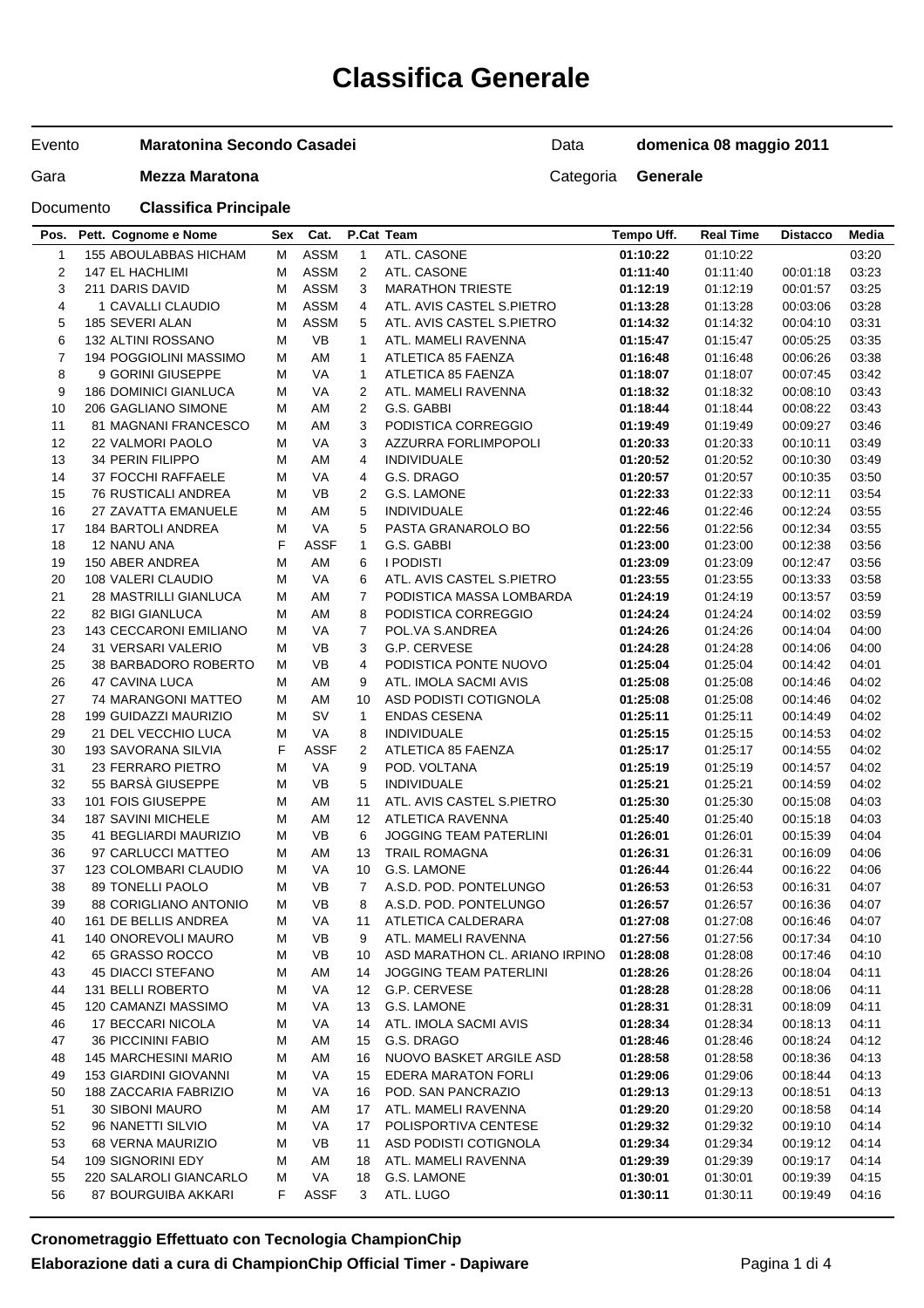### Evento

# **Maratonina Secondo Casadei**

# Documento **Classifica Principale**

# Data **domenica 08 maggio 2011**

Gara **Mezza Maratona Categoria Generale** 

| Pos.     | Pett. Cognome e Nome                    | Sex    | Cat.      |                | P.Cat Team                          | Tempo Uff.           | <b>Real Time</b>     | <b>Distacco</b>      | Media          |
|----------|-----------------------------------------|--------|-----------|----------------|-------------------------------------|----------------------|----------------------|----------------------|----------------|
| 57       | 104 PUCCI MICHELE                       | M      | AM        | 19             | ATL. AVIS CASTEL S.PIETRO           | 01:30:19             | 01:30:19             | 00:19:57             | 04:16          |
| 58       | <b>128 LAZZARINI NORVES</b>             | M      | VA        | 19             | <b>AVIS FORLI</b>                   | 01:30:23             | 01:30:23             | 00:20:01             | 04:17          |
| 59       | 195 GALEGATI ANDREA                     | М      | <b>VA</b> | 20             | G.P.A. LUGHESINA                    | 01:30:44             | 01:30:44             | 00:20:22             | 04:18          |
| 60       | 223 VALENTI GUIDO                       | М      | <b>VA</b> | 21             | <b>LIBERO</b>                       | 01:31:33             | 01:31:33             | 00:21:11             | 04:20          |
| 61       | 99 BAGNOLINI RENATO                     | М      | SV        | 2              | <b>ENDAS CESENA</b>                 | 01:31:34             | 01:31:34             | 00:21:12             | 04:20          |
| 62       | <b>25 GATTAMORTA</b>                    | М      | <b>VA</b> | 22             | ROAD RUNNERS CLUB MILANO            | 01:31:34             | 01:31:34             | 00:21:13             | 04:20          |
| 63       | 8 BOSCHINI CHIARA                       | F      | DD        | $\mathbf{1}$   | ATLETICA 85 FAENZA                  | 01:31:39             | 01:31:39             | 00:21:17             | 04:20          |
| 64       | 66 CALDERONI ROBERTO                    | M      | VA        | 23             | ATL. MAMELI RAVENNA                 | 01:31:56             | 01:31:56             | 00:21:34             | 04:21          |
| 65       | 115 LODI ALBERTO                        | М      | <b>VA</b> | 24             | POL. PORTA SARAGOZZA                | 01:32:11             | 01:32:11             | 00:21:49             | 04:22          |
| 66       | <b>149 ORSELLI MONICA</b>               | F      | DD        | $\overline{2}$ | ATL. MAMELI RAVENNA                 | 01:32:24             | 01:32:24             | 00:22:02             | 04:22          |
| 67       | 53 TAMBURRO DANIELE                     | М      | VB        | 12             | <b>G.P. AVIS FORLI</b>              | 01:32:33             | 01:32:33             | 00:22:11             | 04:23          |
| 68       | <b>129 ADONELLI DARIO</b>               | М      | <b>VA</b> | 25             | ASD PODISTICA VOLTANA               | 01:32:35             | 01:32:35             | 00:22:13             | 04:23          |
| 69       | 42 GUALANDI VALENTINA                   | F      | DD        | 3              | G.S. GABBI                          | 01:33:25             | 01:33:25             | 00:23:04             | 04:25          |
| 70       | <b>29 FREGNANI FABIO</b>                | M      | <b>VA</b> | 26             | <b>TRAIL ROMAGNA</b>                | 01:33:37             | 01:33:37             | 00:23:15             | 04:26          |
| 71       | <b>159 SALVATORI ERIK</b>               | М      | AM        | 20             | POL. COOP CERAMICA IMOLA            | 01:33:39             | 01:33:39             | 00:23:17             | 04:26          |
| 72       | 210 ARPAIA FRANCO                       | M      | <b>VB</b> | 13             | PODISMO CAVA                        | 01:34:08             | 01:34:08             | 00:23:46             | 04:27          |
| 73       | 215 LAMIERI IVAN                        | М      | VA        | 27             | PODISTICA OZZANESE                  | 01:34:09             | 01:34:09             | 00:23:48             | 04:27          |
| 74       | 62 GALIOTTO PAOLO                       | М      | <b>VA</b> | 28             | PODISTICA CORREGGIO                 | 01:34:13             | 01:34:13             | 00:23:51             | 04:27          |
| 75       | 56 ZAVALLONI MASSIMO                    | М      | VB        | 14             | ATL. MAMELI RAVENNA                 | 01:34:14             | 01:34:14             | 00:23:52             | 04:27          |
| 76       | 106 SALVAGGIO CARLOTTA                  | F      | DC        | $\mathbf{1}$   | ATL. AVIS CASTEL S.PIETRO           | 01:34:31             | 01:34:31             | 00:24:09             | 04:28          |
| 77       | 83 TOSCANO STEFANO                      | М      | <b>VA</b> | 29             | <b>TRAIL ROMAGNA</b>                | 01:34:33             | 01:34:33             | 00:24:11             | 04:28          |
| 78       | <b>157 RICIPUTI NERIO</b>               | M      | <b>VB</b> | 15             | <b>ENDAS CESENA</b>                 | 01:34:36             | 01:34:36             | 00:24:14             | 04:29          |
| 79       | 133 MARZOCCHI CHANTAL                   | F      | DC        | $\overline{2}$ | PODISMO CAVA                        | 01:34:37             | 01:34:37             | 00:24:15             | 04:29          |
| 80       | 207 GIACOMETTI GRAZIANO                 | M      | VB        | 16             | ATL. AVIS CASTEL S.PIETRO           | 01:34:54             | 01:34:54             | 00:24:32             | 04:29          |
| 81       | 212 DARDI FABRIZIO                      | M      | VA        | 30             | <b>SACMI IMOLA</b>                  | 01:35:00             | 01:35:00             | 00:24:38             | 04:30          |
| 82       | 64 RAGAZZINI ETTORE                     | М      | <b>VB</b> | 17             | G.P. CESENATE                       | 01:35:06             | 01:35:06             | 00:24:44             | 04:30          |
| 83       | 224 DURANTI DANIELA                     | F      | DC        | 3              | POD. AVIS CASTELBOLOGNESE           | 01:35:12             | 01:35:12             | 00:24:50             | 04:30          |
| 84       | 116 RAVAGLIA MAURIZIO                   | М      | <b>VB</b> | 18             | G.P.A. LUGHESINA                    | 01:35:13             | 01:35:13             | 00:24:52             | 04:30          |
| 85       | 60 FERRI LUCA                           | М      | VA        | 31             | S.P. ALFONSINESE                    | 01:35:23             | 01:35:23             | 00:25:01             | 04:31          |
| 86       | <b>46 MARCHETTI EGIDIO</b>              | M      | SV        | 3              | <b>CORRERE E' BELLO</b>             | 01:35:32             | 01:35:32             | 00:25:10             | 04:31          |
| 87       | <b>192 TAGLIAFERRO SANDRO</b>           | M<br>F | VB<br>DC  | 19             | POL.VA PORTASARAGOZA                | 01:35:42             | 01:35:42             | 00:25:20             | 04:32          |
| 88<br>89 | 59 PLACCI AURORA<br>144 MAGNANI GIORGIO | М      | <b>VB</b> | 4<br>20        | ATLETICA 85 FAENZA<br>G.P. CESENATE | 01:35:48<br>01:36:04 | 01:35:48<br>01:36:04 | 00:25:26<br>00:25:43 | 04:32<br>04:33 |
| 90       | 130 DESIDERIO CRISTIAN                  | M      | VA        | 32             | ASD PODISTI COTIGNOLA               | 01:36:27             | 01:36:27             | 00:26:05             | 04:34          |
| 91       | 103 GRELLA UMBERTO                      | M      | VA        | 33             | ATL. AVIS CASTEL S.PIETRO           | 01:36:30             | 01:36:30             | 00:26:08             | 04:34          |
| 92       | <b>44 FUSCHINI PAOLA</b>                | F      | DD        | $\overline{4}$ | G.P.A. LUGHESINA                    | 01:36:30             | 01:36:30             | 00:26:08             | 04:34          |
| 93       | <b>16 LORETI GABRIELA</b>               | F      | DD        | 5              | ATL. IMOLA SACMI AVIS               | 01:36:36             | 01:36:36             | 00:26:14             | 04:34          |
| 94       | 214 CASADIO ENRICO                      | М      | <b>VA</b> | 34             | ATL. MAMELI RAVENNA                 | 01:36:53             | 01:36:53             | 00:26:32             | 04:35          |
| 95       | 43 BANDINI GIUSEPPE                     | М      | <b>VB</b> | 21             | POD. SECONDO CASADEI                | 01:37:04             | 01:37:04             | 00:26:42             | 04:36          |
| 96       | 138 BENEDETTI RENZO                     | M      | VB        | 22             | S.P. ALFONSINESE                    | 01:37:06             | 01:37:06             | 00:26:44             | 04:36          |
| 97       | 90 DE GENNARO GIOVANNI                  | м      | VA        | 35             | A.S.D. POD. PONTELUNGO              | 01:37:13             | 01:37:13             | 00:26:51             | 04:36          |
| 98       | <b>135 BARCHI BRUNO</b>                 | М      | <b>SV</b> | 4              | PODISMO CAVA                        | 01:37:44             | 01:37:44             | 00:27:23             | 04:37          |
| 99       | 102 FREDA VINCENZO                      | М      | VB        | 23             | ATL. AVIS CASTEL S.PIETRO           | 01:37:51             | 01:37:51             | 00:27:29             | 04:38          |
| 100      | 164 CIUFFOLI PAOLO                      | М      | VA        | 36             | 100 KM DEL PASSATORE                | 01:37:51             | 01:37:51             | 00:27:29             | 04:38          |
| 101      | 219 DANESI MASSIMO                      | М      | VA        | 37             | POD. SAN PANCRAZIO                  | 01:38:12             | 01:38:12             | 00:27:50             | 04:39          |
| 102      | 205 SGUBBI SANZIO                       | М      | VA        | 38             | ATL. AVIS CASTEL S.PIETRO           | 01:38:16             | 01:38:16             | 00:27:54             | 04:39          |
| 103      | 13 FOCACCIA DAVIDE                      | M      | VA        | 39             | <b>LOCOMOTIVA</b>                   | 01:38:19             | 01:38:19             | 00:27:58             | 04:39          |
| 104      | 52 SARTI GESSICA                        | F      | DC        | 5              | TRIATHLON FAENZA TEAM               | 01:38:24             | 01:38:24             | 00:28:02             | 04:39          |
| 105      | 156 MISEROCCHI RAFFAELE                 | М      | VA        | 40             | PODISTICA SAN VITTORE               | 01:38:31             | 01:38:31             | 00:28:09             | 04:40          |
| 106      | 217 FIAMMENGHI DAVIDE                   | M      | VA        | 41             | ATL. MAMELI RAVENNA                 | 01:38:34             | 01:38:34             | 00:28:12             | 04:40          |
| 107      | 50 PLAZZI SIMONA                        | F      | DD        | 6              | POD. SAN PANCRAZIO                  | 01:39:16             | 01:39:16             | 00:28:54             | 04:42          |
| 108      | 71 BARTOLINI GILBERTO                   | М      | VA        | 42             | ASD PODISTI COTIGNOLA               | 01:39:19             | 01:39:19             | 00:28:57             | 04:42          |
| 109      | 204 VILLA FILIPPO                       | M      | ΑM        | 21             | POL. COOP CERAMICA IMOLA            | 01:39:24             | 01:39:24             | 00:29:02             | 04:42          |
| 110      | 77 CASSIANI FRANCESCO                   | M      | VB        | 24             | POD. AVIS CASTELBOLOGNESE           | 01:39:28             | 01:39:28             | 00:29:06             | 04:42          |
| 111      | <b>127 GRAMELLINI FAUSTO</b>            | м      | VB        | 25             | EDERA MARATON FORLI                 | 01:39:30             | 01:39:30             | 00:29:08             | 04:42          |
| 112      | 158 FERRUZZI LORENZO                    | М      | AM        | 22             | <b>US PIANGIPANE</b>                | 01:39:45             | 01:39:45             | 00:29:23             | 04:43          |
| 113      | 136 D'ANDREA FABRIZIO                   | М      | VA        | 43             | <b>ATLETICA IMOLA</b>               | 01:39:51             | 01:39:51             | 00:29:29             | 04:43          |
| 114      | <b>86 MENGHI NINO</b>                   | м      | XV        | 1              | ATL. MAMELI RAVENNA                 | 01:39:57             | 01:39:57             | 00:29:35             | 04:44          |
| 115      | 154 LIVERANI SILVANO                    | М      | VB        | 26             | ATLETICA 85 FAENZA                  | 01:40:40             | 01:40:40             | 00:30:18             | 04:46          |
| 116      | 54 RAGGI GIANCARLO                      | M      | <b>SV</b> | 5              | ATL. MAMELI RAVENNA                 | 01:40:49             | 01:40:49             | 00:30:27             | 04:46          |
| 117      | 40 GIULIANELLI FLAVIO                   | м      | VB        | 27             | POL. PORTO FUORI                    | 01:40:53             | 01:40:53             | 00:30:31             | 04:46          |
| 118      | 203 VILLA FABRIZIO                      | M      | AM        | 23             | POL. COOP CERAMICA IMOLA            | 01:42:01             | 01:42:01             | 00:31:39             | 04:50          |

# **Cronometraggio Effettuato con Tecnologia ChampionChip Elaborazione dati a cura di ChampionChip Official Timer - Dapiware**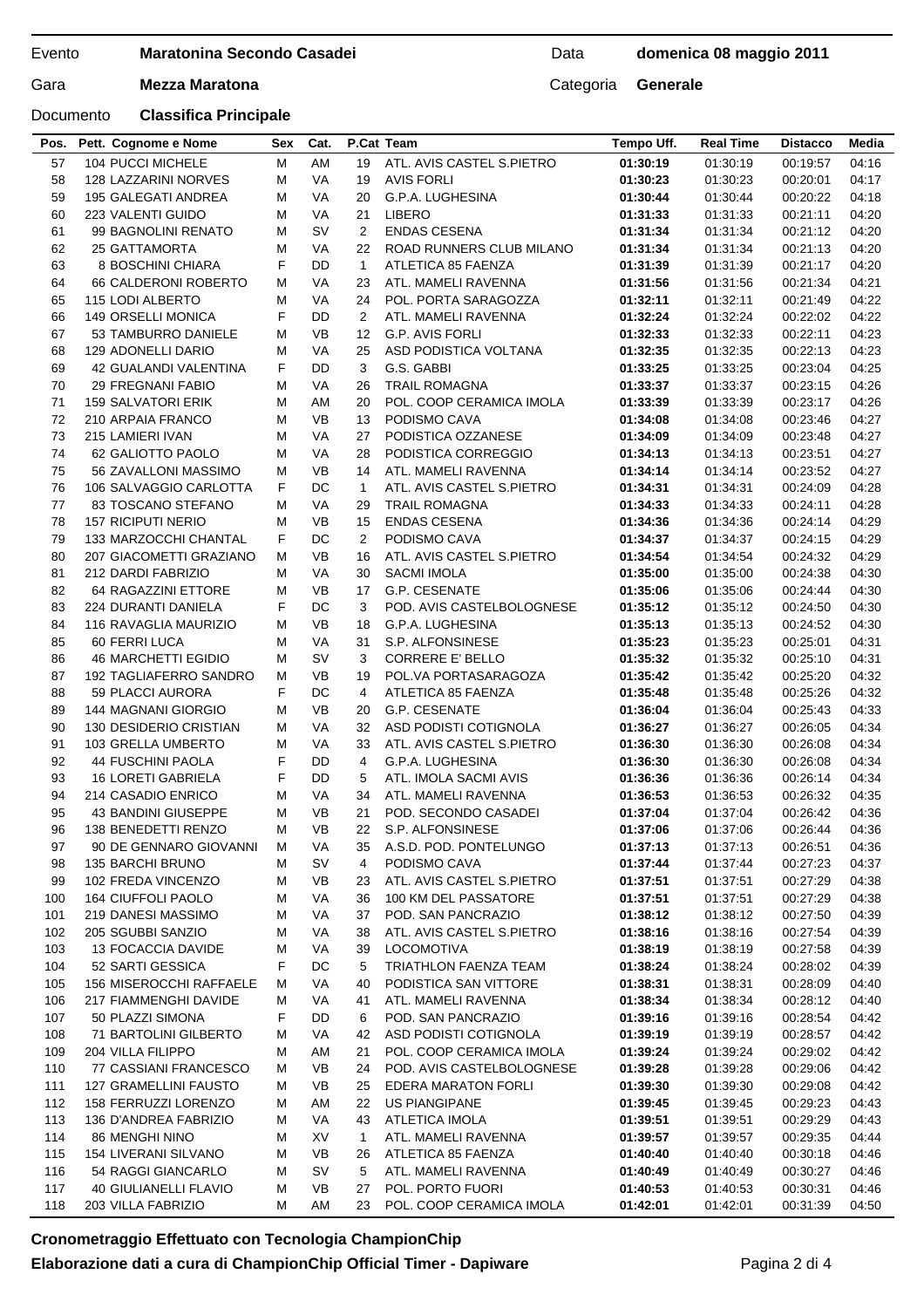#### Evento

# **Maratonina Secondo Casadei**

Data **domenica 08 maggio 2011**

Gara **Mezza Maratona Categoria Generale** 

## Documento **Classifica Principale**

| 119 | 151 DONATINI ENZO           | м | XV        | 2               | ATL. MAMELI RAVENNA       | 01:42:07 | 01:42:07 | 00:31:45 | 04:50 |
|-----|-----------------------------|---|-----------|-----------------|---------------------------|----------|----------|----------|-------|
| 120 | 112 SOLAROLI GIUSEPPE       | м | VB        | 28              | POD. AVIS CASTELBOLOGNESE | 01:42:11 | 01:42:11 | 00:31:49 | 04:50 |
| 121 | 75 BENVENUTI BRUNO          | M | VB        | 29              | <b>ENDAS CESENA</b>       | 01:42:26 | 01:42:26 | 00:32:04 | 04:51 |
| 122 | 146 BARUZZI GIANNI          | M | AM        | 24              | <b>ENDAS CESENA</b>       | 01:42:31 | 01:42:31 | 00:32:09 | 04:51 |
| 123 | 125 LOMBARDI DAVIDE         | М | AM        | 25              | <b>CSI RAVENNA</b>        | 01:42:42 | 01:42:42 | 00:32:20 | 04:52 |
| 124 | 51 REALI ANNIBALE           | м | VA        | 44              | ADVS CAVEJA               | 01:42:48 | 01:42:48 | 00:32:26 | 04:52 |
| 125 | <b>198 ROSSINI ROBERTO</b>  | M | VA        | 45              | S.P. ALFONSINESE          | 01:42:52 | 01:42:52 | 00:32:30 | 04:52 |
| 126 | 78 TURRINI JENNI            | F | DC        | 6               | POD. AVIS CASTELBOLOGNESE | 01:42:56 | 01:42:56 | 00:32:34 | 04:52 |
| 127 | 93 LICCARDI ANTONIO         | M | AM        | 26              | POD. AVIS CASTELBOLOGNESE | 01:43:07 | 01:43:07 | 00:32:45 | 04:53 |
| 128 | 95 DALL'OSSO GIULIO         | M | VA        | 46              | ATL. AVIS CASTEL S.PIETRO | 01:43:10 | 01:43:10 | 00:32:48 | 04:53 |
| 129 | 218 MILINA MARIO            | М | SV        | 6               | POL. COOP CERAMICA IMOLA  | 01:43:13 | 01:43:13 | 00:32:51 | 04:53 |
| 130 | 39 LUNARDINI ARIDE          | м | <b>SV</b> | $\overline{7}$  | G.S. DRAGO                | 01:43:19 | 01:43:19 | 00:32:57 | 04:53 |
| 131 | 80 BORTINI ROSSANO          | M | VA        | 47              | POL. DIL. SANRAFEL        | 01:43:26 | 01:43:26 | 00:33:04 | 04:54 |
| 132 | 111 BETTOLI CHIARA          | F | DD        | $\overline{7}$  | ATLETICA 85 FAENZA        | 01:43:33 | 01:43:33 | 00:33:11 | 04:54 |
| 133 | 24 POLI GIORGIO             | м | VB        | 30              | POL. PORTA SARAGOZZA      | 01:43:51 | 01:43:51 | 00:33:29 | 04:55 |
| 134 | 134 NALDI SAURO             | M | SV        | 8               | PODISMO CAVA              | 01:44:02 | 01:44:02 | 00:33:40 | 04:55 |
| 135 | 160 MAGNANI PIERO           | М | VA        | 48              | POL. COOP CERAMICA IMOLA  | 01:44:13 | 01:44:13 | 00:33:51 | 04:56 |
| 136 | 181 DONATI DANIELE          | M | VB        | 31              | ATL. MAMELI RAVENNA       | 01:44:20 | 01:44:20 | 00:33:58 | 04:56 |
| 137 | <b>18 MENNA ANTONIO</b>     | M | VA        | 49              | ATL. IMOLA SACMI AVIS     | 01:45:09 | 01:45:09 | 00:34:48 | 04:59 |
| 138 | 141 CAVINA DAVIDE           | м | AM        | 27              | AVIS IMOLA                | 01:45:10 | 01:45:10 | 00:34:48 | 04:59 |
| 139 | 196 PIERI EGIDIO            | м | XV        | 3               | G.P. CERVESE              | 01:45:54 | 01:45:54 | 00:35:33 | 05:01 |
| 140 | 26 MILANI ROBERTO           | M | VA        | 50              | POL. PROGRESSO            | 01:46:09 | 01:46:09 | 00:35:47 | 05:01 |
| 141 | <b>117 TONDINI DAVIDE</b>   | м | VA        | 51              | G.S. LAMONE               | 01:46:16 | 01:46:16 | 00:35:54 | 05:02 |
| 142 | <b>48 TESTA ROCCO</b>       | м | <b>SV</b> | 9               | ASD PODISTI COTIGNOLA     | 01:46:22 | 01:46:22 | 00:36:00 | 05:02 |
| 143 | 84 TREVISANI CRISTIANO      | M | VA        | 52              | POLISPORTIVA QUADRILATERO | 01:47:35 | 01:47:35 | 00:37:13 | 05:05 |
| 144 | <b>85 TREVISANI STEFANO</b> | м | SV        | 10              | POLISPORTIVA QUADRILATERO | 01:47:36 | 01:47:36 | 00:37:14 | 05:05 |
| 145 | 69 GALVANI LUCA             | M | VB        | 32              | ASD PODISTI COTIGNOLA     | 01:47:59 | 01:47:59 | 00:37:37 | 05:07 |
| 146 | 67 VITALI GIUSEPPE          | M | <b>SV</b> | 11              | PODISTICA PONTE NUOVO     | 01:48:48 | 01:48:48 | 00:38:26 | 05:09 |
| 147 | 189 BORSI VALENTINO         | M | <b>SV</b> | 12 <sup>2</sup> | ATL. MAMELI RAVENNA       | 01:49:33 | 01:49:33 | 00:39:12 | 05:11 |
| 148 | 221 LUZZARO NADIA           | F | DD        | 8               | S.P. ALFONSINESE          | 01:49:35 | 01:49:35 | 00:39:13 | 05:11 |
| 149 | 190 GUIDANI GABRIELE        | M | <b>VB</b> | 33              | S.P. ALFONSINESE          | 01:49:36 | 01:49:36 | 00:39:14 | 05:11 |
| 150 | 98 MONDINO RENATO           | м | VB        | 34              | G.P. SAGITTARIO           | 01:50:09 | 01:50:09 | 00:39:48 | 05:13 |
| 151 | 91 GINOSA MICHELE           | M | sv        | 13              | A.S.D. POD. PONTELUNGO    | 01:50:11 | 01:50:11 | 00:39:50 | 05:13 |
| 152 | 191 ZAMPIGHI ALESSANDRA     | F | DD        | 9               | G.S. DRAGO                | 01:50:17 | 01:50:17 | 00:39:55 | 05:13 |
| 153 | <b>139 LIVERANI MAURO</b>   | М | VA        | 53              | <b>AVIS FORLI</b>         | 01:50:39 | 01:50:39 | 00:40:17 | 05:14 |
| 154 | 110 TOMASINI GIANLUCA       | М | VB        | 35              | ATLETICA BLIZZARD         | 01:50:40 | 01:50:40 | 00:40:19 | 05:14 |
| 155 | 63 PARMEGGIANI PATRIZIA     | F | DD        | 10              | PODISTICA CORREGGIO       | 01:50:53 | 01:50:53 | 00:40:31 | 05:15 |
| 156 | 14 BENZI FRANCESCA          | F | DD        | 11              | ATL. IMOLA SACMI AVIS     | 01:51:01 | 01:51:01 | 00:40:39 | 05:15 |
| 157 | 201 ABBONDANZA MATTEO       | М | <b>SV</b> | 14              | PODISTICA PONTE NUOVO     | 01:51:18 | 01:51:18 | 00:40:56 | 05:16 |
| 158 | 216 STROLLO KATIA           | F | DC        | 7               | S.P. ALFONSINESE          | 01:51:47 | 01:51:47 | 00:41:26 | 05:17 |
| 159 | <b>165 BELLINI GIANNI</b>   | м | <b>VA</b> | 54              | MILLENIUM FAENZA          | 01:51:57 | 01:51:57 | 00:41:35 | 05:18 |
| 160 | 166 GALLINA STEFANIA        | F | DD        | 12              | MILLENIUM FAENZA          | 01:51:59 | 01:51:59 | 00:41:37 | 05:18 |
| 161 | 148 NUCCI ANDREA            | М | VA        | 55              | POL.VA PORTASARAGOZA      | 01:52:58 | 01:52:58 | 00:42:36 | 05:21 |
| 162 | <b>19 BONETTI VITTORIO</b>  | M | VB        | 36              | POL. PORTA SARAGOZZA      | 01:52:58 | 01:52:58 | 00:42:36 | 05:21 |
| 163 | 114 MISTRONI FRANCESCO      | M | VB        | 37              | POL. PORTA SARAGOZZA      | 01:53:24 | 01:53:24 | 00:43:02 | 05:22 |
| 164 | 11 COTTIGNOLI GIAMPAOLO     | M | S٧        | 15              | POD. SECONDO CASADEI      | 01:54:31 | 01:54:31 | 00:44:09 | 05:25 |
| 165 | 100 LA SERRA GIUSEPPE       | M | VA        | 56              | <b>ENDAS CESENA</b>       | 01:54:53 | 01:54:53 | 00:44:31 | 05:26 |
| 166 | 20 BALLARDINI SAURO         | M | XV        | 4               | G.P.A. LUGHESINA          | 01:55:16 | 01:55:16 | 00:44:55 | 05:27 |
| 167 | 73 TONINI GIANNI            | M | VB        | 38              | ASD PODISTI COTIGNOLA     | 01:55:58 | 01:55:58 | 00:45:36 | 05:29 |
| 168 | 208 MONTANARI DAVIDE        | M | VA        | 57              | G.S. LAMONE               | 01:57:02 | 01:57:02 | 00:46:40 | 05:32 |
| 169 | 142 PANIZZA DANIELA         | F | DD        | 13              | SINTOFARM ATLETICA        | 01:57:37 | 01:57:37 | 00:47:15 | 05:34 |
| 170 | 107 STEFANELLI ARTURO       | M | sv        | 16              | ATL. AVIS CASTEL S.PIETRO | 01:58:11 | 01:58:11 | 00:47:49 | 05:36 |
| 171 | 33 SCANDALE CARMINE         | M | ΑM        | 28              | <b>CIRCOLO GHINELLI</b>   | 01:58:50 | 01:58:50 | 00:48:28 | 05:37 |
| 172 | 32 PIGNOTTI TIZIANA         | F | DD        | 14              | <b>CIRCOLO GHINELLI</b>   | 01:58:50 | 01:58:50 | 00:48:28 | 05:37 |
| 173 | 92 BULGARELLI MARCO         | M | VA        | 58              | <b>CIRCOLO GHINELLI</b>   | 01:58:51 | 01:58:51 | 00:48:29 | 05:37 |
| 174 | 152 ALLEGRI STEFANO         | M | VA        | 59              | ADVS CAVEJA               | 01:59:56 | 01:59:56 | 00:49:34 | 05:41 |
| 175 | 137 EMILIANI GIUSEPPE       | M | VA        | 60              | POL. COOP CERAMICA IMOLA  | 02:01:19 | 02:01:19 | 00:50:57 | 05:44 |
| 176 | 183 VILLINI IVAN CARLO      | M | VB        | 39              | G.P. CERVESE              | 02:01:31 | 02:01:31 | 00:51:09 | 05:45 |
| 177 | 225 SALVATORI PAOLO         | M | VB        | 40              | POL. COOP CERAMICA IMOLA  | 02:02:11 | 02:02:11 | 00:51:49 | 05:47 |
| 178 | 197 DUGAN MARIO             | M | S٧        | 17              | G.S. DRAGO                | 02:04:54 | 02:04:54 | 00:54:32 | 05:55 |
| 179 | 222 BARNABA' ELENA          | F | DC        | 8               | S.P. ALFONSINESE          | 02:05:28 | 02:05:28 | 00:55:06 | 05:56 |
|     |                             |   |           |                 |                           |          |          |          |       |
| 180 | 209 VALDINOCI MAURIZIO      | М | ΑM        | 29              | G.S. DRAGO                | 02:05:50 | 02:05:50 | 00:55:28 | 05:57 |

**Pos. Pett. Cognome e Nome Sex Cat. P.Cat Team Tempo Uff. Real Time Distacco Media**